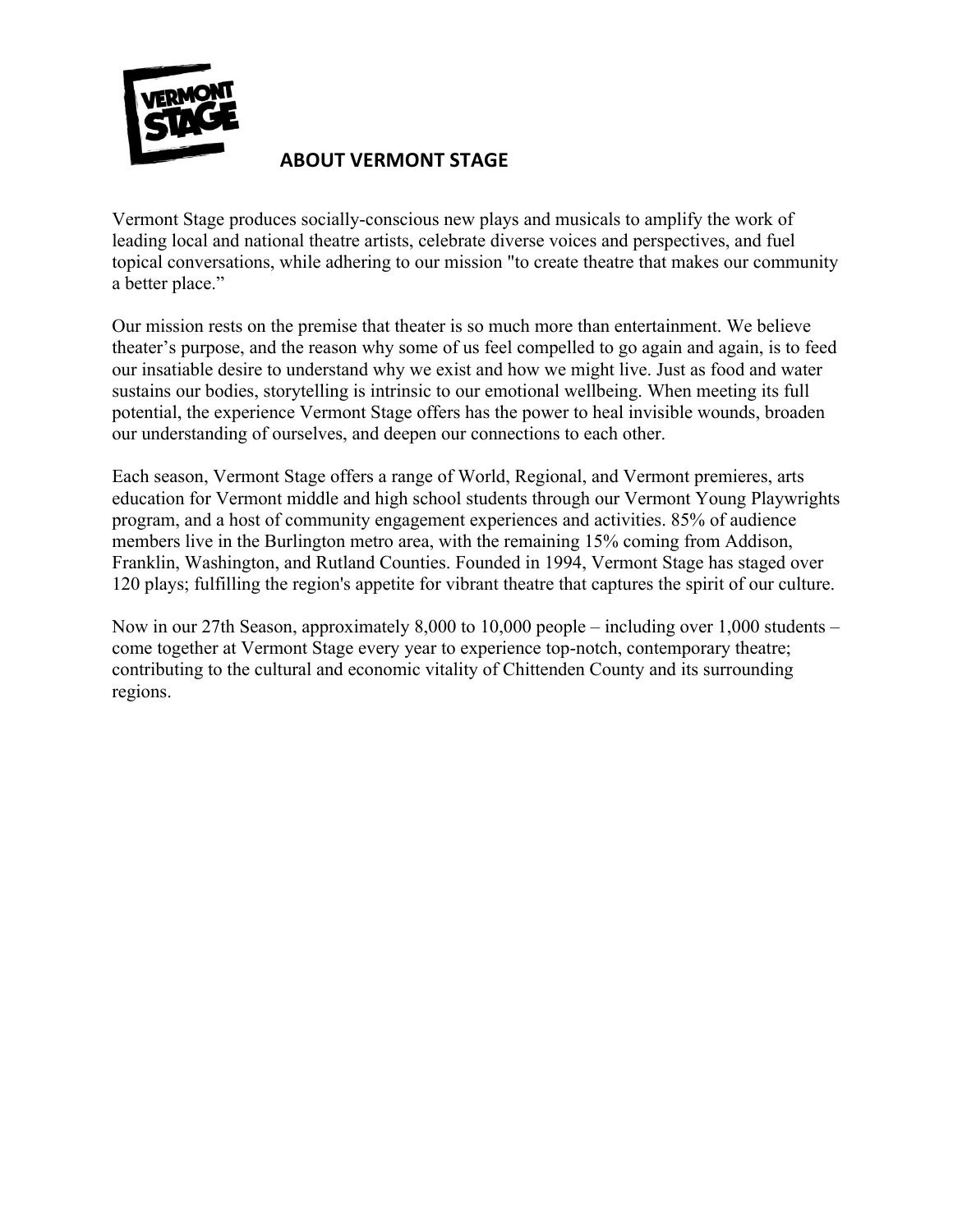

### **CORPORATE SPONSORSHIPS**

Below is a list of the remaining plays during our  $27<sup>th</sup>$  Season. Between 8,000 -10,000 patrons, the vast majority of which are residents of Chittenden County, will attend these shows throughout the season.

**THE THIN PLACE** by Lucas Hnath | March 23-April 10, 2022 (3-week run, 1,300-1,800 estimated attendance)

Everyone who ever died is still here, just in a different part of here. Linda can communicate with them. And if you believe, she can make you hear them, too — in 'the thin place,' the fragile boundary between our world and the other one. With acuity and relentless curiosity, Lucas Hnath's play transforms the theater into an intimate séance, crafting a haunting testament to the power of the mind.

**ANNAPURNA** by Sharr White | May 4-15, 2022 (2-week run, 1,000-1,500 estimated attendance) Twenty years ago, Emma walked out on her husband, cowboy-poet Ulysses, in the middle of the night. Now, hearing he's in dire straits, she tracks him down in the wilds of Colorado in a grungy trailer, working on his magnum opus, hooked to an oxygen tank, and cooking in the buff. Their reunion, charged by rage, humor, and compassion, brings back all of the loss and love of their former bond. A comedic and profoundly moving story about the longevity of love.

**THE LIFESPAN OF A FACT** by Jeremy Kareken & David Murrell and Gordon Farrell | June 1-19, 2022 (3-week run, 1,300-1,800 estimated attendance)

How negotiable is a fact? Fingal, an ambitious, fresh-out-of-Harvard fact checker for one of the best magazines in the country, has been given a big assignment: to apply his skill to a groundbreaking essay by legendary author D'Agata. But Fingal has a huge problem: D'Agata made up a lot of his article. What starts professional quickly devolves into a comedic battle about the relationship between "truth" and "accuracy" and whether it is appropriate for a writer to substitute one for the other. Based on the true story of D'Agata's essay *What Happens There.*

**THE BAKE OFF** conceived by Cristina Alicea | July 20-24, 2022 (1-week run, 500-800 estimated attendance)

Take one play, break it in three parts, add three directors and three casts, and —*voilà! —* you've got the 9th annual directing "bake off," an engaging exploration of the "ingredients" different directors can use to create the same play. Each performance is followed by a Q&A with the directors and audience. More information on the chosen play to "bake off" will be announced in spring 2022.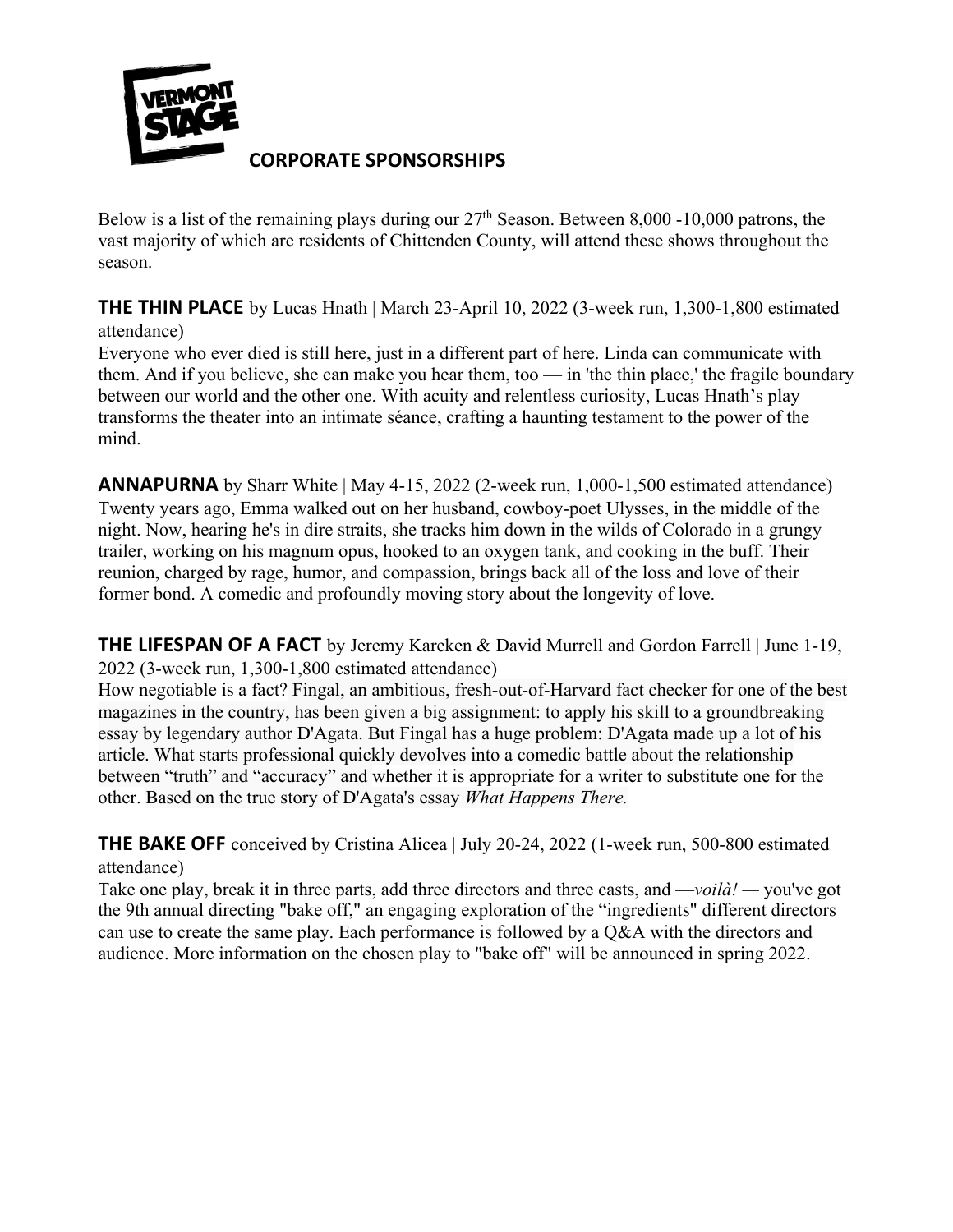

#### **SPONSOR PACKAGES**

## **Season Sponsorship – \$5,000**

You will be a sponsor of the entire season, which includes all 7 Regular Main Stage shows. This sponsorship includes all benefits highlighted below plus:

- 50 complimentary tickets which can be used for any Vermont Stage shows in the season.
- Full Page Color Ad in the program of all seven shows in the season.
- Your logo on our website footer, which appears on every page of our site for the entire season.
- Your logo on all electronic and printed advertising materials for the season.
- Your logo projected or displayed in the theatre during every performance of the season (100) performances total).
- Your logo in all electronic communications including all Seven Days video previews and all e-newsletters, distributed to over 5,000 subscribers approximately 50 times per season.

### **Presenting Sponsor – \$2,500**

This sponsorship includes all benefits highlighted below plus:

- 25 complimentary tickets which can be used for any Vermont Stage shows in the season.
- Full Page Color Ad in the program of all seven shows in the season.

# **Supporting Sponsor – \$1,500**

You will be a sponsor of a single show. This sponsorship includes all benefits highlighted below plus:

- 15 tickets which can be used for any Vermont Stage shows in the season.
- $\frac{1}{2}$  Page Full Color Ad in the program of all seven shows in the season.
- Your logo projected or displayed in the theatre during the run of the production you are sponsoring.
- Thanked for your contribution during the pre-show speech at each performance of the sponsored production (16-18 performances total).
- Your logo in all e-newsletters for the sponsored production distribution  $\sim$  5,000 subscribers approximately 7 times per season.

### **Producing Sponsor** – **\$1,000**

You will be a sponsor of a single show. This sponsorship includes:

- 7 tickets which can be used for any Vermont Stage shows in the season.
- $\bullet$   $\frac{1}{4}$  Page Full Color Ad in the program of all seven shows in the season.
- Your logo on our website Sponsor page hyperlinked to your website.
- Your logo on the title page of the program of the show you are sponsoring.
- Your logo featured in our season brochure distributed to over 8,000 Chittenden County residents.